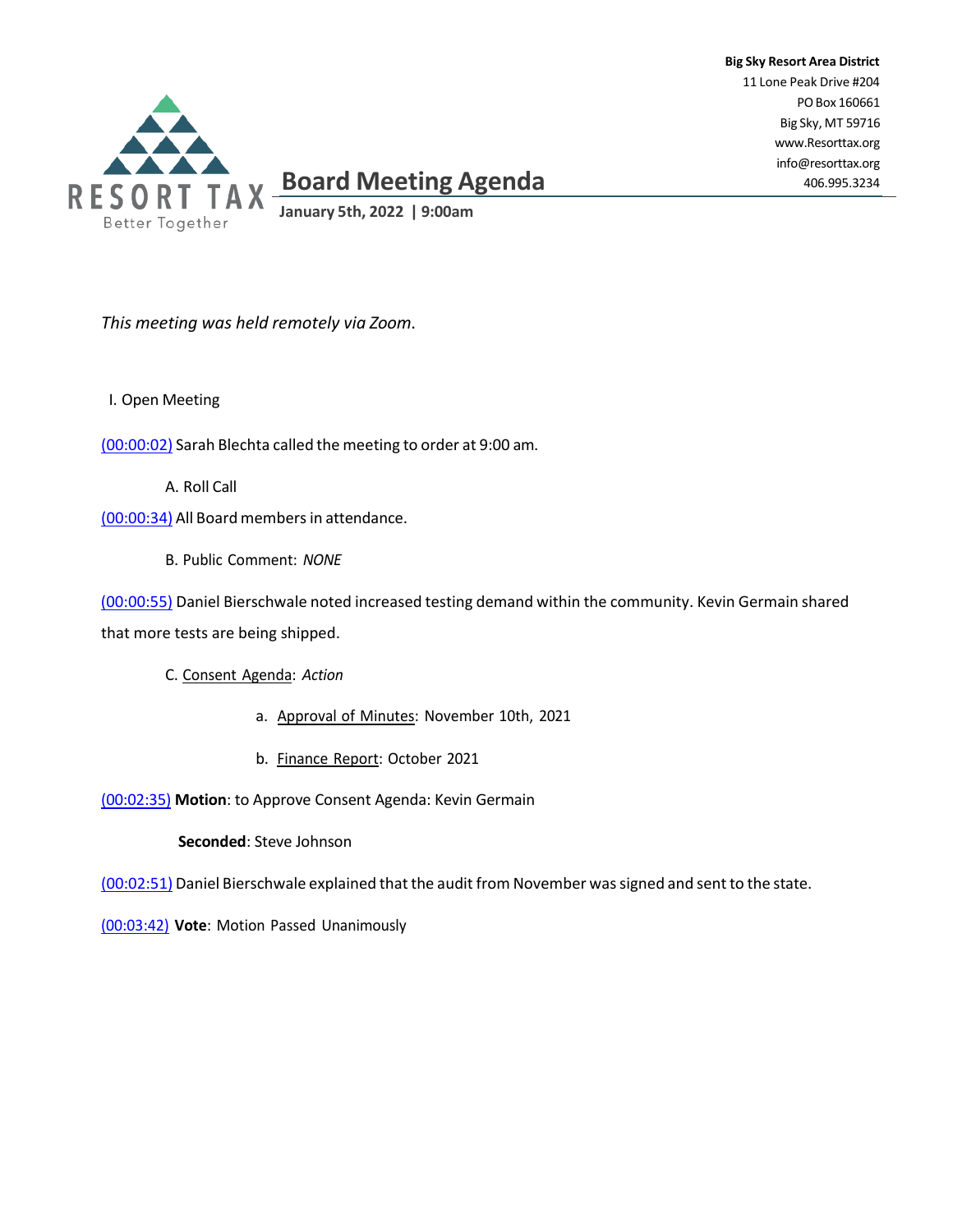#### D. Regular Agenda

- 1. Old Business
	- a. TIGER Grant Update: *Discussion*

(00:04:03) Daniel Bierschwale explained that BSRAD, BSCO, and the Chamber have been actively engaged in the TIGER Grant discussions with Gallatin County and the next collaborative county commission meeting will be discussing transportation.

(00:05:13) Danielle Sharf gave TIGER Grant updates and explained the 191 traffic light upgrade and Powder Light turn lanes were funded elsewhere and removed from the overall project budget; bids are out currently*.* 

(00:09:48) Steve Johnson asked about federal infrastructure grants; Danielle explained funding options.

(00:11:01) Ciara Wolfe asked questions related to flexibility and maximizing efficiencies; Danielle discussed contractor feedback and specific projects within the overall plan.

(00:13:35) Kevin Germain asked about engagement with Gallatin and Madison counties and the state of Montana. Daniel Bierschwale explained that on January  $20<sup>th</sup>$  the counties will meet to discuss transportation projects.

(00:15:22) Danielle Sharf shared community survey responses.

(00:24:01) David Kack of the Transportation District discussed challenges and safety concerns related to commuter traffic and explained that additional motor coaches have been ordered.

### b. Housing Committee Findings: *Discussion*

(00:25:23) Daniel Bierschwale reviewed types of Housing projects and funding sources, including the purchase of real estate and bonding opportunities.

(00:28:45) Laura Seyfang and Daniel Bierschwale explained that projects and initiatives are in the works and Resort Tax funding can be requested if something specific is identified as well as private funding options.

# c. % Renewal Committee: *Discussion*

(00:31:20) Kevin Germain volunteered for a committee to explore resort tax renewal and options. Steve Johnson also volunteered for committee.

### d. Business Advisory Committee: *Discussion*

(00:34:12) Daniel Bierschwale discussed business community engagement challenges and attempts to get more businesses involved across multiple sectors. Board members offered suggestions.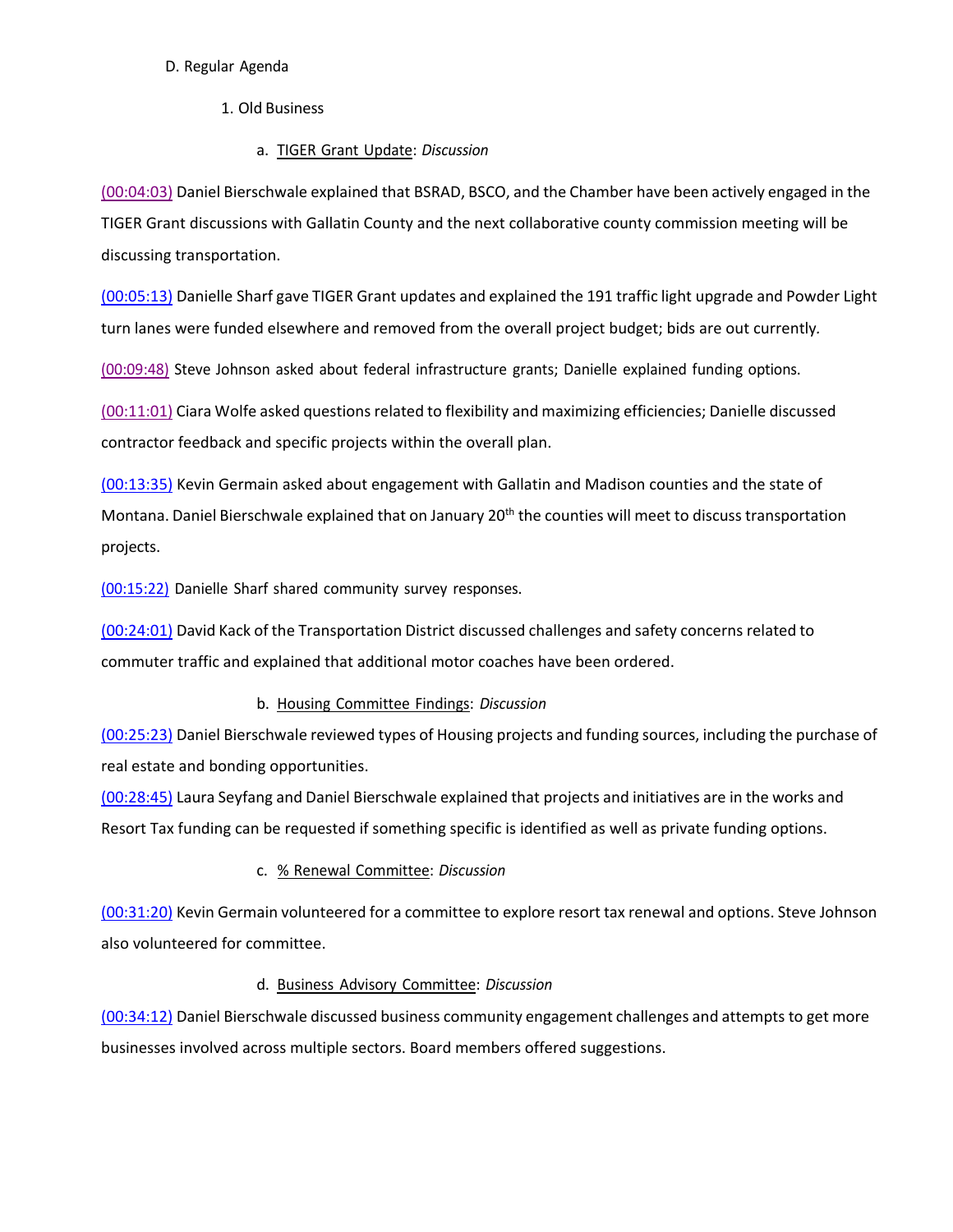#### e. Our Big Sky Implementation Update: *Discussion*

(00:39:00) Daniel Bierschwale reviewed 'Our Big Sky' plan and explained work that is being done with the implementation of projects and initiatives. Board members discussed the importance of community engagement and involvement.

## f. Elevate Big Sky: *Action*

(00:49:00) Daniel Bierschwale explained the work being done by local foundations and how groups are working collaboratively asfunding and resource partnersfor the community. Daniel suggested designating someone from BSRAD to serve on Elevate Big Sky committee.

(00:55:16) Ciara Wolfe clarified that she will be representing the Yellowstone Club Community Foundation in Elevate Big Sky.

(00:55:41) **Motion**: to approve Grace Young as representative for Elevate Big Sky Committee and approve

'Elevate Big Sky Statement of Commitment' (  $\Rightarrow$   $\Rightarrow$  ): Kevin Germain

**Seconded**: Steve Johnson

(00:56:27) **Vote**: Motion Passed Unanimously

## g. Annual Strategic Plan/Work Plan Review: *Discussion*

(00:56:48) *Lori Addicks joined the meeting*. Daniel Bierschwale reviewed the Annual Strategic Plan and refinement updates. Working with Lori Addicks, Objectives and Key Results (OKRs) have been developed to help define and progress result driven work plans to accomplish BSRAD's Strategic Plan.

(00:59:45) Lori Addicks discussed continuous performance and development for staff and organizational development. Lori explained the purpose of OKRs and their use.

2. New Business

# a. 2022 Community Forum & Event Calendar: *Discussion*

(01:07:52) Daniel Bierschwale reviewed feedback and discussed coordination with other community events to create better community engagement. Daniel summarized the Community Week proposal for 2022 ( $\geq$ ). Board members shared feedback and discussed times of year to hold events for best community engagement.

### b. SNO Climate Action Plan: *Discussion*

(01:20:57) Erin Bills, contracted by SNO to develop Community Climate Action Plan, joined the meeting and shared data and focus areas of the plan.